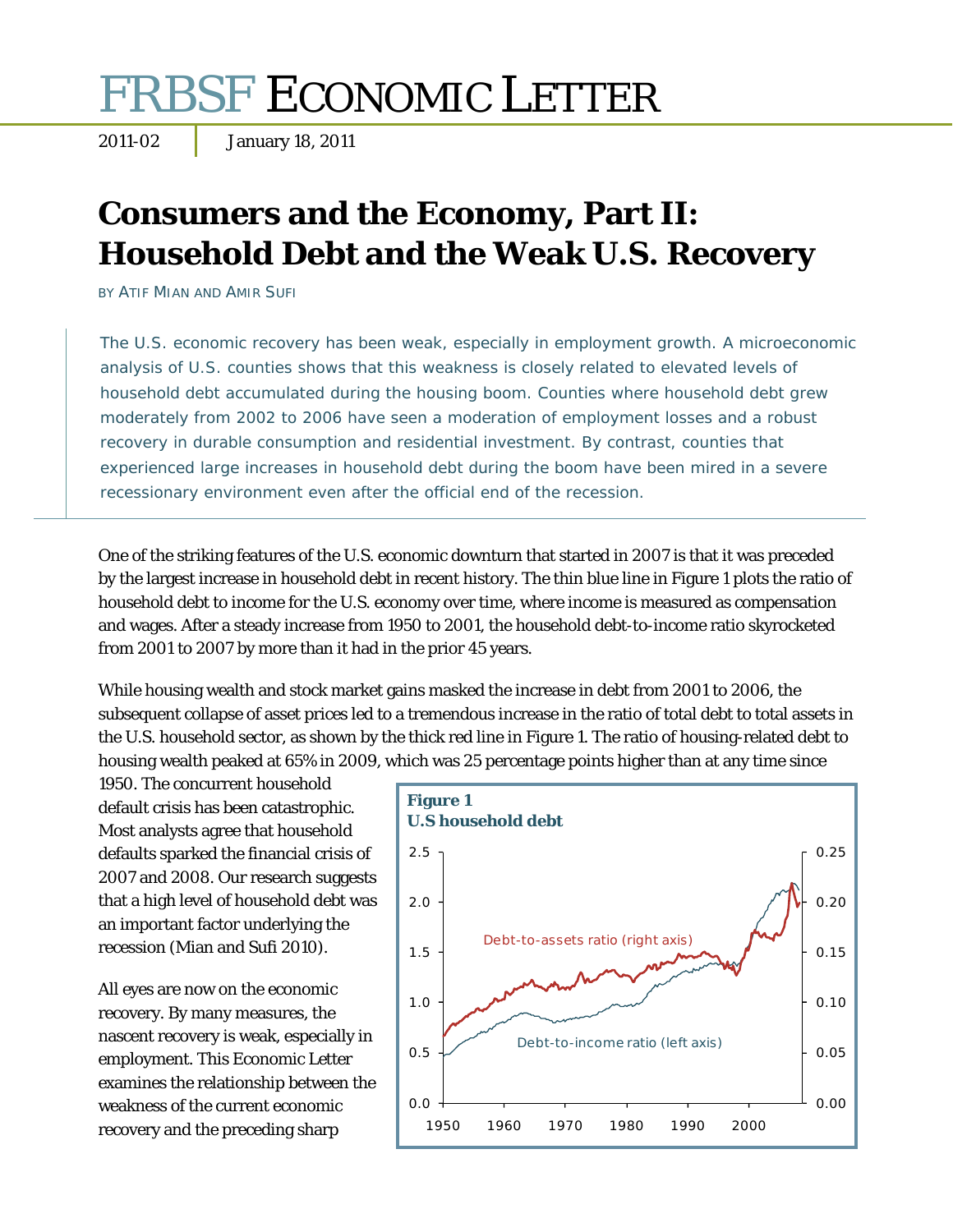increase in household leverage ratios. The evidence suggests that high levels of household debt represent an important impediment to growth.

### **U.S. county patterns**

How has the sharp rise in household debt from 2002 to 2007 affected the economic recovery? It is difficult to answer this question using aggregate data alone. Household debt levels are elevated, but many other factors could also be causing weakness. For example, many economists argue that an unwillingness of banks to lend and a lack of business investment are the key impediments to growth.

This *Letter* analyzes county-level data on household debt and economic activity during the recovery. U.S. counties experienced very different levels of debt growth during the housing boom. Counties where it is difficult to increase housing supply, such as some in California and Florida, experienced much higher increases in household debt than counties where it is relatively easy to increase housing supply, such as in Texas. By using the variation in household debt growth across U.S. counties from 2002 to 2006, we can examine the effect of high debt on residential investment, durable consumption, and employment during the recovery.

Our analysis looks at the 238 counties that have at least 100,000 residents. We split this sample into deciles based on the increase in the household debt-to-income ratio from 2002 to 2006. We focus on the counties in the highest and lowest decile. Most counties in the top decile are in California and Florida, plus one county each in Massachusetts and Virginia. Counties in the bottom decile are in a number of states, including New York, Pennsylvania, and Texas. The county with the largest increase in the household debt-to-income ratio from 2002 to 2006 was Monterey County, California. The county with the smallest increase was Will County, Illinois. We refer to the top decile counties as high household debt counties and to the bottom decile as low household debt counties.

#### **The economic recovery in high and low household debt counties**

In Figures 2 and 3, we plot growth of auto sales and residential investment for high and low household debt counties. The plots are indexed to the fourth quarter of 2005. Figure 2 shows that auto sales began to decline in high household debt counties as early as 2006, long before sales began falling in low

household debt counties (Mian and Sufi 2010). Both high and low household debt counties experienced a sharp drop in auto sales during the most severe part of the recession.

Perhaps the most stunning auto sales evidence comes in the recovery. Relative to 2005, auto sales in high household debt counties were 50% lower in every quarter after the end of the recession, except for a brief blip associated with the "cash for clunkers" program. By contrast, low household debt counties experienced a robust recovery of auto sales. In the third

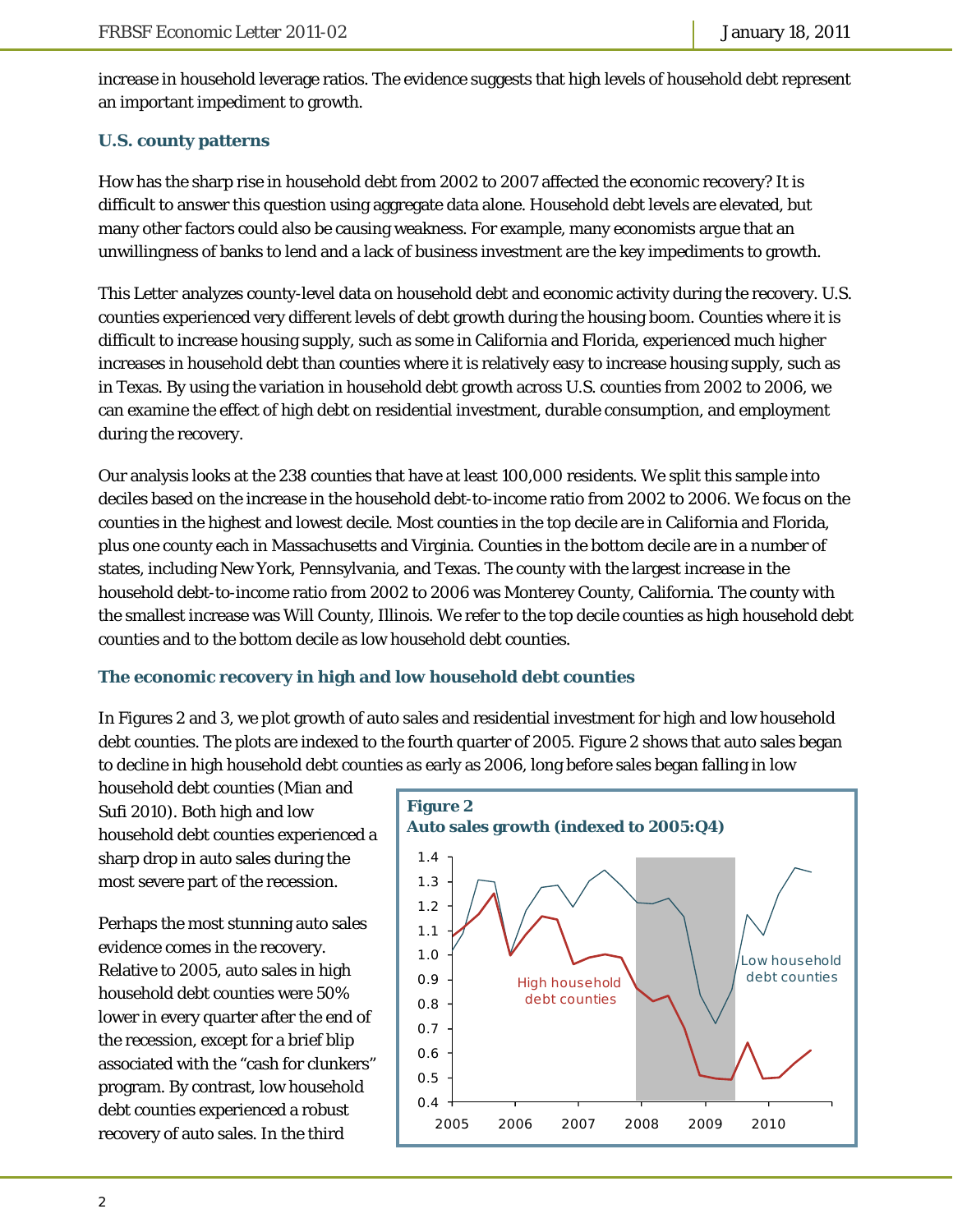quarter of 2010, low household debt counties had auto sales that were as high as or higher than prerecession levels.

The pattern in residential investment in Figure 3 is similar. The decline in residential investment in high debt counties began even before the recession began and there has been no recovery. Residential investment in high household debt counties remains 40% to 60% below pre-recession levels. In contrast, low household debt counties have almost completely avoided a decline in residential investment.



The emphasis on residential investment and durable consumption as measured by auto sales is particularly important given evidence

from Leamer (2007). He shows that nine of the last 11 recessions were preceded by drops in residential investment and durable consumption. Furthermore, rebounds in residential investment and durable consumption are among the strongest leading indicators that an economic recovery is imminent. Given Leamer's evidence, Figures 2 and 3 suggest that high household debt areas are likely to remain in a recessionary environment well into the future.

What about employment in high household debt counties? Unfortunately, the county-level focus is not as well suited for examining the effect of household debt on employment patterns. The reason is simple. Production of goods does not necessarily take place in the same geographical area as the consumption of goods. For example, suppose high household debt in Monterey County, California, leads to a reduction in purchases of recreational vehicles. This reduction in RV purchases may lead to more unemployment in



Elkhart County, Indiana, where RVs are produced. If Elkhart County has low household debt, the methodology will fail to connect high household debt in Monterey with higher unemployment in Elkhart.

However, at least part of any county's production caters to local demand. Indeed, Figure 4 shows powerful evidence that employment and household debt patterns are closely linked. Counties with high household debt experienced relatively high employment declines well before the recession began. During the most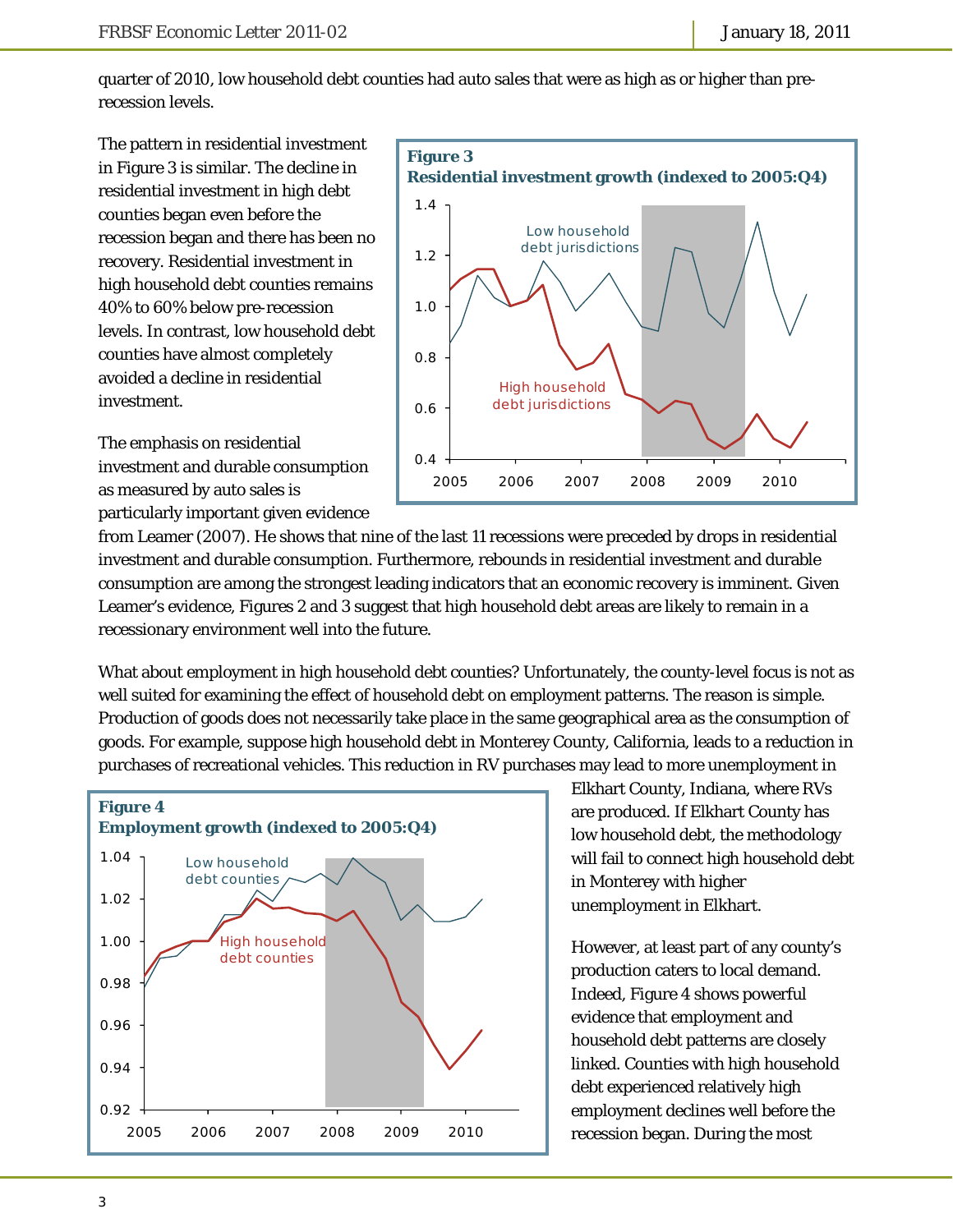severe part of the recession, employment losses in high household debt counties were dramatic. Total employment declined by 7% from the second quarter of 2008 to the second quarter of 2009. Furthermore, employment remained at extremely depressed levels in high household debt counties through the second quarter of 2010. By contrast, employment growth in low household debt counties stabilized as early as the second quarter of 2009. Total job losses were much lower. While there is still no evidence of robust recovery in low household debt counties, the employment situation is far less bleak than in high household debt counties.

House prices are an important factor. High household debt counties experienced much larger price declines than low household debt counties during the recession. In fact, previous research demonstrates that the debt-to-income increase from 2002 to 2006 can explain more than 60% of the variation in house price declines across U.S. counties from 2006 to 2009 (Mian and Sufi 2010). It is likely that the large increase in debt burdens had both a direct effect on the economy and an indirect effect due to the subsequent sharp declines in house prices in highly leveraged areas.

#### **Why the weak recovery?**

What does the evidence on high and low household debt counties suggest about the reasons for the weak recovery? One explanation commonly offered for the weak recovery is hangover from the financial crisis of the fall of 2008. In this view, for a variety of reasons, banks that were embroiled in the crisis are not lending even to businesses that have strong investment opportunities. But it is hard to imagine that businesses in high debt counties have many good investment opportunities when residential investment and durable consumption remain 40% to 60% below pre-recession levels.

A variant of this argument is that local credit conditions are crucial. But this is also difficult to reconcile with the data. In an earlier work, we showed that the correlation between household debt and economic outcomes is the same in counties where national banks are dominant (Mian and Sufi 2010). In other words, even in counties where banks are less affected by local default and consumption patterns, household debt strongly predicts economic outcomes. This strengthens the argument that household debt, not local credit conditions, is the main impediment to recovery.

Overall, the county evidence strongly suggests that credit demand is weak because of an overleveraged household sector. This view is supported by survey evidence that the main worry of businesses is sales, not financing. The October 2010 National Federation of Independent Business survey (Dunkelberg and Wade 2010) shows that almost no small businesses viewed credit availability as their primary problem. In fact, the NFIB has reported that weak sales were the top problem facing small businesses throughout the recession. Weak consumer demand also helps explain the enormous cash balances currently held by U.S. corporations (see Lahart 2010). These results have important policy implications. If the main problems facing businesses relate to depressed consumer demand due to a household sector weighed down by debt, investment tax subsidies and lower interest rates may have a limited effect on business investment and employment growth.

The evidence is more consistent with the view that problems related to household balance sheets and house prices are the primary culprits of the weak economic recovery. King (1994) provides a detailed discussion of how differences in the marginal propensity to consume between borrowing and lending households can generate an aggregate downturn in an economy with high household leverage. This idea goes back to at least Irving Fisher's debt deflation hypothesis (1933) and has found empirical support in